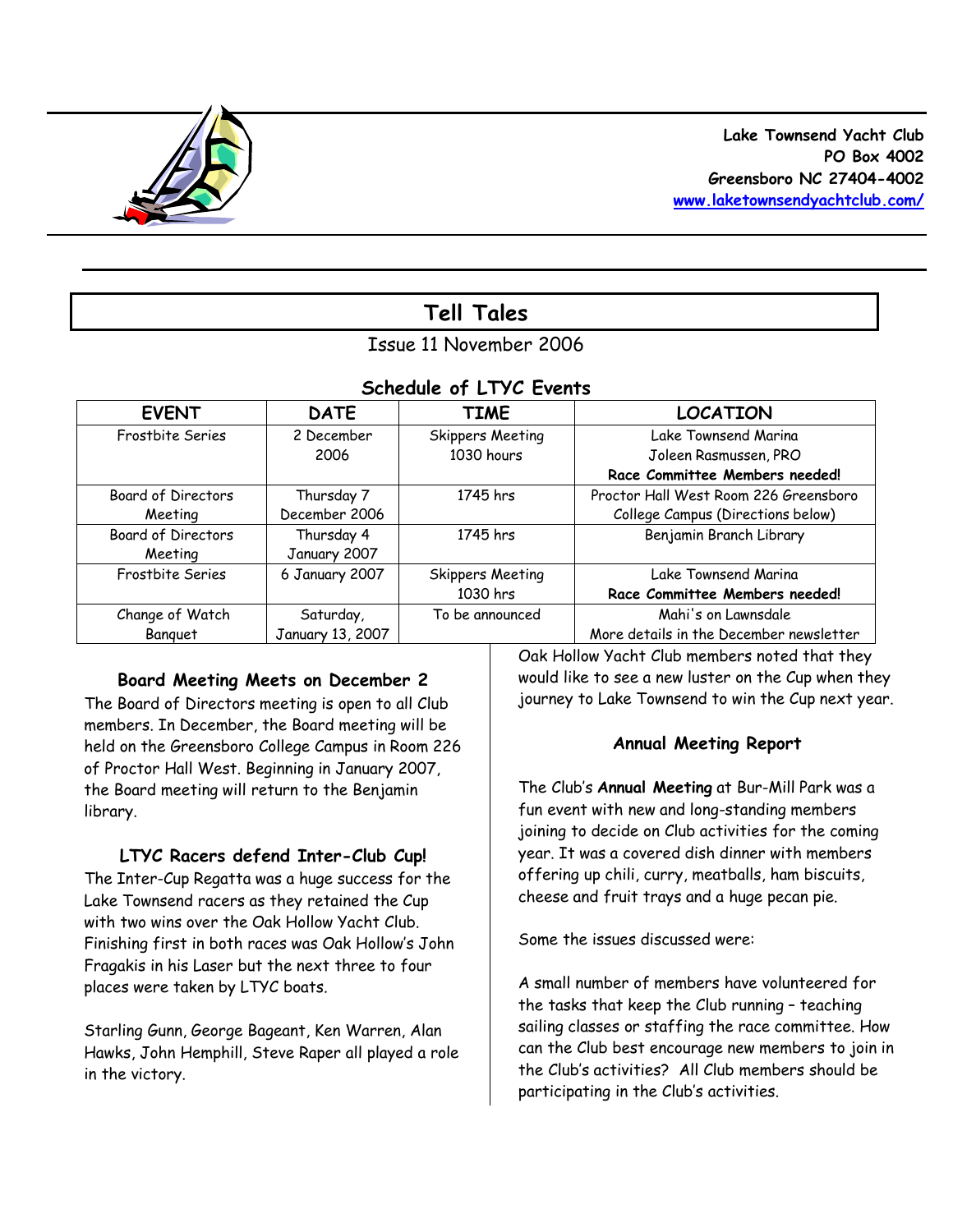Should we change the February Frostbite Regatta to encourage greater attendance at the South Atlantic Yacht Racing Association annual meeting held the same weekend? The Regatta date was not changed but the Club does need better representation at the annual SAYRA. The Board recommended and the membership agreed that those attending the sailing class receive a half-year membership.

The 2007 Club proposed budget of \$11, 700 was approved, as was the 2007 Calendar of Events (see below)

**\*\*\*\*\*\*\*\*\*\*\*\*\*\*\*\*\*\*\*\*\*\*\*\*\*\*\*\*\***

# **2007 Officers and Board Selected**

Officers Commodore: George Bageant Vice Commodore: John Hemphill Rear Commodore: Starling Gunn Treasurer: David Raper Secretary: Christopher Marriot

### Directors

| Newsletter/Directory Bill Grossie |                    |  |  |  |
|-----------------------------------|--------------------|--|--|--|
| Cruising:                         | <b>Steve Raper</b> |  |  |  |
| Mayor's Cup:                      | Joleen Rasmussen   |  |  |  |
| Social Director:                  | David Duff         |  |  |  |
| Social:                           | Kim Kirsh          |  |  |  |
| Membership:                       | Alan Hawks         |  |  |  |
| *********************             |                    |  |  |  |

**Assistance is needed for the December, January and February Frostbite Race Committees. NO experience is necessary.** 

#### **\*\*\*\*\*\*\*\*\*\*\*\*\*\*\*\*\*\*\*\*\*\*\*\*\*\*\*\*\***

#### **Cruise report**

Several Club members were looking forward to writing a grand story about our crossing from Oriental to Ocracoke and back on the weekend of October 28-29. But best laid plans, etc. Forecasts of 20 – 25 knot winds and six-foot seas began eroding enthusiasm on Monday the 23 $^{\mathsf{rd}}$ . By late on

Tuesday, everyone agreed that the trip would be difficult and uncomfortable at best and The decision was made to postponed for better conditions. According to news reports, winds reached 30 knots and were out of the west on Sunday. So the Oriental to Ocracoke trip will wait for another day.

### SAILBOAT FOR SALE!

**Flying Scot 2941** - 1977 model . White hull/light blue deck \$4500. I have a used suit of sails, plus a brand new main and jib from Schurr sails still sealed in the box. Invoice \$1026.58. The trailer has complete new bearings and hubs, new wheels and wide tires to facilitate moving it by hand. also a 7.5 Sears outboard with external tank included. Call John Wickstead at 336-299-3804-H or 336-580-2328-Cell.

**1981 Isotope** - \$2500 with sails and a galvanized trailer. Crossbar, dolphin striker, and trampoline have been replaced and an extension added to the righting bar. Good boat for a beginning racer or someone looking to get back into racing. She won the 2005 Governor's Cup and continues to give challenge to the fleet leaders. Eric and I have owned this boat since 1998. She's gotten us hooked on Isotopes, so much so that we are upgrading to a 2006 model.

Boat specifications at http://www.intlfiberglass.com/isotope.html. Fleet Activities http://www.intlfiberglass.com/Isotope%20Nationals%202006.html Call or email if interested: 919-732-5410; joleen.rasmussen@bowebellhowell.com

### **Flying Scot 2237**

Douglass built in 1972. Sound hull, white with light blue deck, re-conditioned Sterling trailer with new tires and wheels, two suits of sails, plus extras, in fair condition, New equipment and rigging, \$3000 Located in Greensboro, Contact: Randy Crum 336-656-0970, rbc@triad.rr.com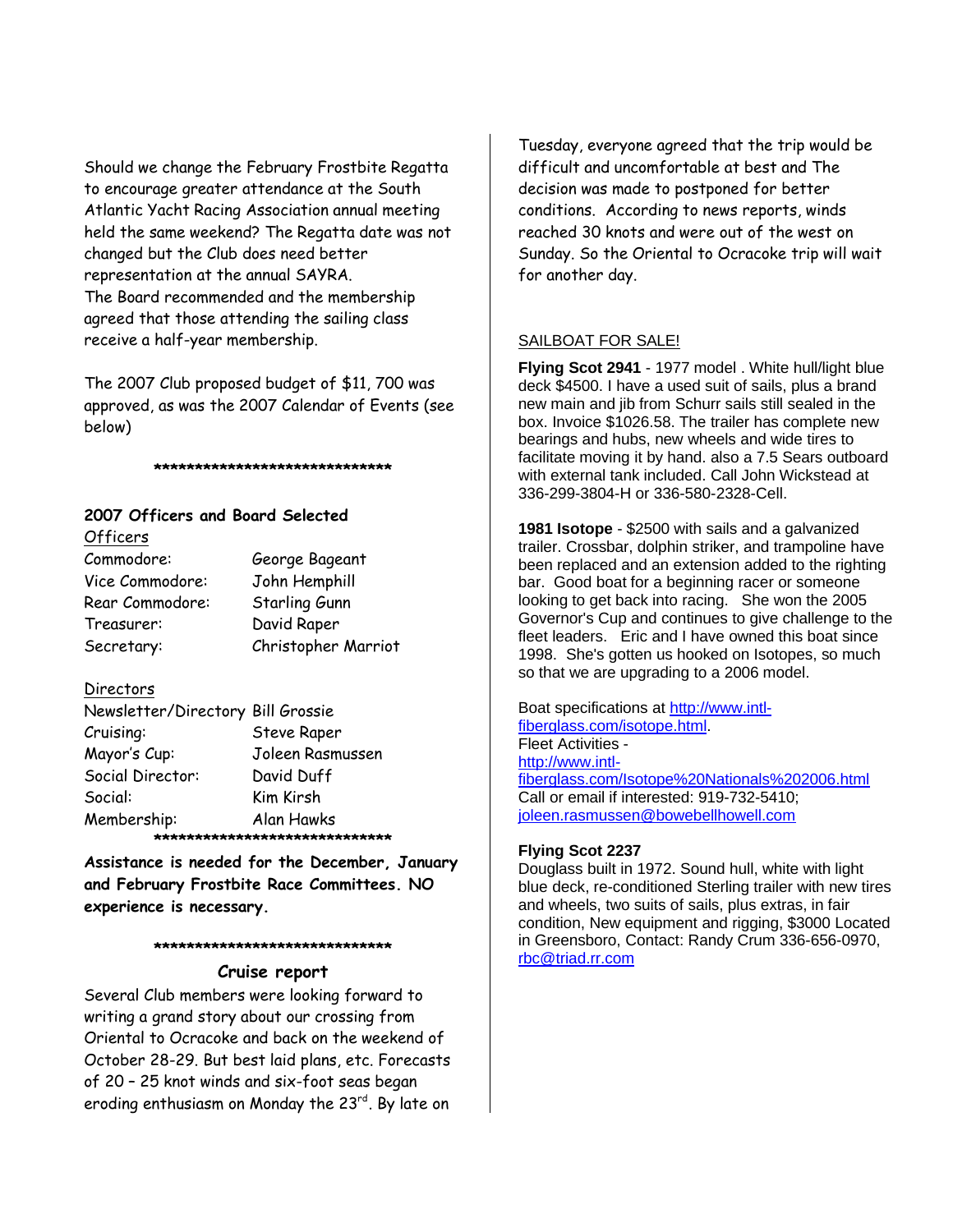#### **Lake Townsend Yacht Club Help Lines**

**Commodore:**

**Races/Property: (Vice Commodore)**

Education: **Randy Crum (Rear Commodore) 336 656-0970 R**

**Finance: John Hemphill (Treasurer) 336 632-0864 R**

**Publicity/History: Jean Leslie**

**(Secretary) 336 644-7207 R lesliej@leaders.ccl.org**

**jmhemphill@gborocollege.edu**

**rbc@triad.rr.com**

**Cruising: George Bageant 336 629-2750 R gbageant@hotmail.com**

**Membership: Alan Hawkes 336 282-8367 R arhawkes@earthlink.net**

**Social: Paul Leslie 336 644-7207 R lesliep@gborocollege.edu**

**Junior Sailing: David Duff 336 282-7773 R David.Duff@analog.com**

**Mayor's Cup Regatta: Valerie Nieman 336 908-3952 valnieman@yahoo.com**

**Newsletter/Directory: Bill Grossie 336 643-1730 R wgrossie@infionline.net**

**Nominating: Rudy Cordon 336-540-8848 Rudycordon@hotmail.com**

**Webmaster: Steve Raper Steve.raper@greensboro-nc.gov**



# **From the Lake Townsend Yacht Club Board of Directors**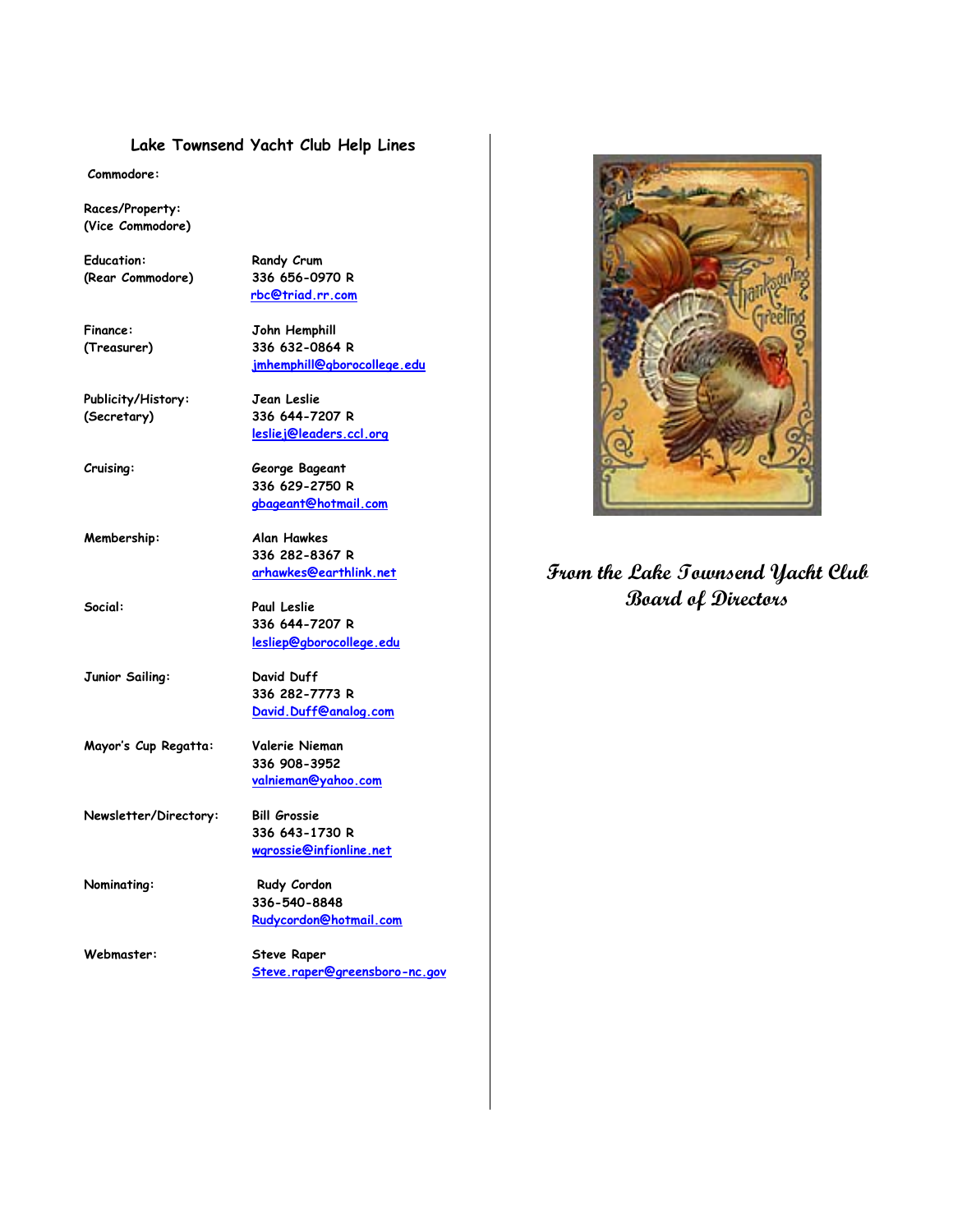### **Call People. Go Sailing**

In an effort to involve more sailors in the Club's Sailing Events and Racing Programs, this "Available to Crew" list is published in each newsletter. The people listed have taken our Learn to Sail class or have other previous sailing experience and are looking to get more time on the water. So, if you have a boat and would like to participate in the Summer or Frostbite Race Series, why don't you call one of these folks for your crew? Alternatively, if you need a cruising partner on your boat or would like to team with someone on one of the city sailboats for a day sail or a race, contact someone on this list. If you would like to add your name to the list, contact John Hemphill, Treasurer or Bill Grossie, Newsletter Committee (See the Help Lines box located in this newsletter).

|                          | <b>Available To Crew</b> |                   |                           |
|--------------------------|--------------------------|-------------------|---------------------------|
| <b>Name</b>              | Home Phone               | <b>Work Phone</b> | E-mail                    |
| <b>Bill Byrd</b>         | 336-635-1926             | N/A               |                           |
| Pamela Cheek             | 336-299-1948             | 336-832-7484      | pfcr4201@aol.com          |
| Chip Cromartie           | 336-601-0464             | 336-274-3559      | cromartie@triad.rr.com    |
| Lewis Johnson            | 336-656-4971             | 336-334-3448      | ljohnson12@triad.rr.com   |
| Paul/Jean Leslie         | 336-668-2874             | 336-272-7102 x276 | lesliep@gborocollege.edu  |
| Val Nieman               | 336-908-3976             |                   | valnieman@yahoo.com       |
| Cynthia & Sam Reichelson | 336-540-1279             | 336-273-2511      | reichelson@cs.com         |
| Deborah Stephenson       | 336-272-4517             | 336-279-3966      | Addyhouse@aol.com         |
| Jeff Taylor              | 336-674-3887             | 336-9544364       | kindredsouls@pipeline.com |
| Gary Wulf                | 336-674-2498             | 336-373-8361      | gkwulf@hahoo.com          |
| Uwe Heine                | 336 585-0951             | 336 436-7308      | collinn@netpath.net       |